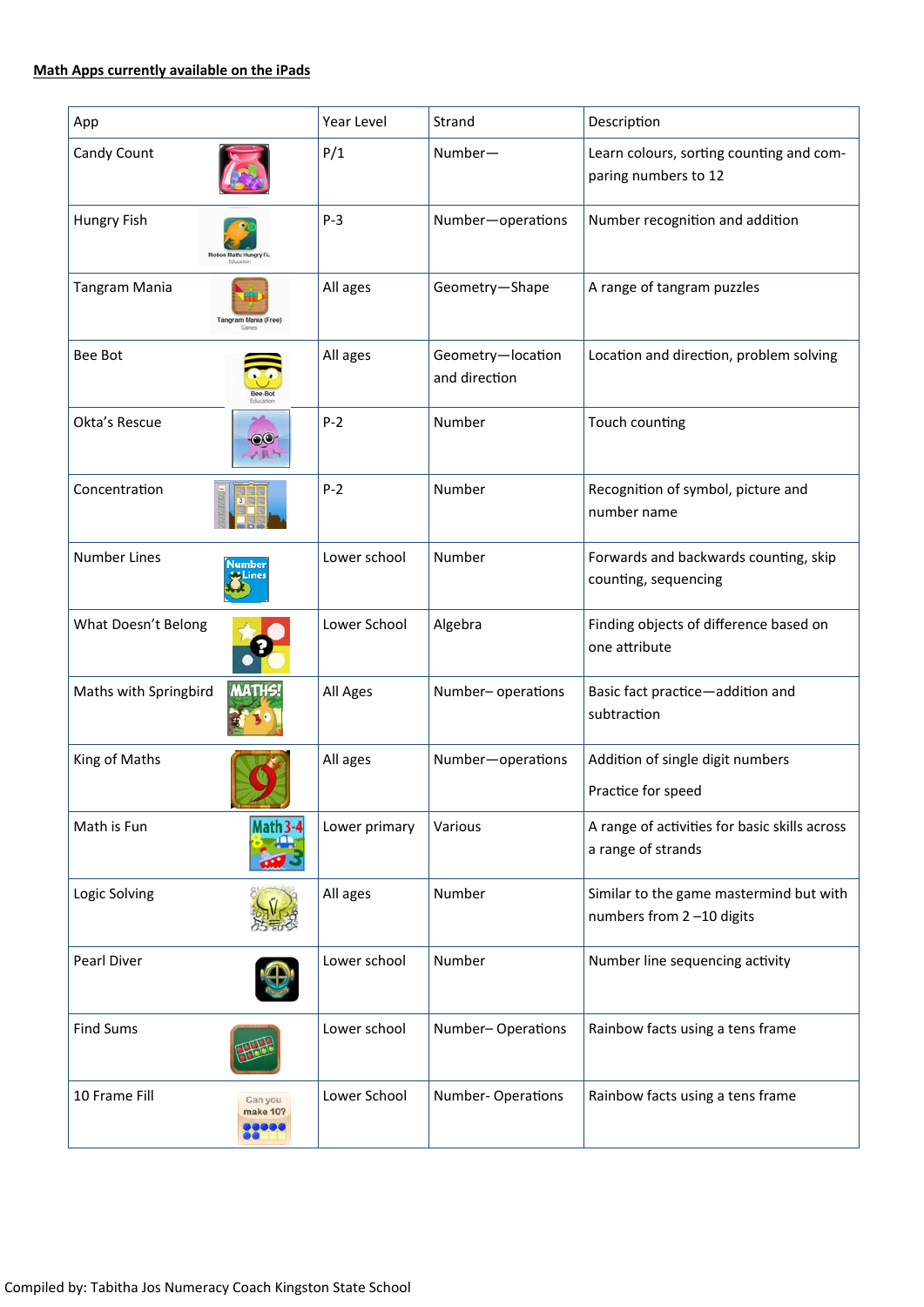| App                         | Year Level          | Strand                                      | Description                                                                                                                                                    |
|-----------------------------|---------------------|---------------------------------------------|----------------------------------------------------------------------------------------------------------------------------------------------------------------|
| Ninja Chicken<br>NINJA      | <b>Upper School</b> | Number                                      | Number properties-Prime Numbers                                                                                                                                |
| Ninja Factor                | <b>Upper School</b> | Number                                      | Number Properties-Multiples                                                                                                                                    |
| Chicken Run                 | Lower school        | Number-Operations                           | Addition-balance scale                                                                                                                                         |
| Number Board                | All ages            | Number-operations,<br>fractions, percentage | Range of activities using a number<br>board. They include: number board,<br>addition, subtraction, multiplication,<br>percentage, fraction, mixed<br>division, |
| Number Find                 | All ages            | Number                                      | Locating numbers on a blank 100s grid                                                                                                                          |
| Deep Sea Duel<br>Deep Sea   | Upper school        | Number-operations                           | Math strategy game using addition                                                                                                                              |
| Splash Math                 | All ages            | Various                                     | A variety of different activities for a                                                                                                                        |
| Grade 1,2,3,4,5             |                     |                                             | range of concepts                                                                                                                                              |
| Fruit sorter                | Lower School        | Number                                      | A sorting game                                                                                                                                                 |
| Sort it animals             | Lower school        | Number                                      | A sorting game                                                                                                                                                 |
| What's Diff 1 2 3           | Prep                | Number                                      | Looking for differences                                                                                                                                        |
| Geoboard                    | All Ages            | Geometry-shape                              |                                                                                                                                                                |
| Addition and                | Lower Primary       | Number                                      | Addition game including picture                                                                                                                                |
| Subtraction for Kids        |                     |                                             | representations                                                                                                                                                |
| Math series                 | All ages            | Patterns and Algebra                        | Number pattern game-counting in 2,3                                                                                                                            |
| (On four iPads)             |                     |                                             | 4,5                                                                                                                                                            |
| <b>Subtraction Undersea</b> | Lower school        | Number-Operations                           | Subtraction activity using a puzzle                                                                                                                            |
| Adventures                  |                     |                                             | board                                                                                                                                                          |
| Divide it up Puppies        | All ages            | Number-operations                           | Division game with remainders                                                                                                                                  |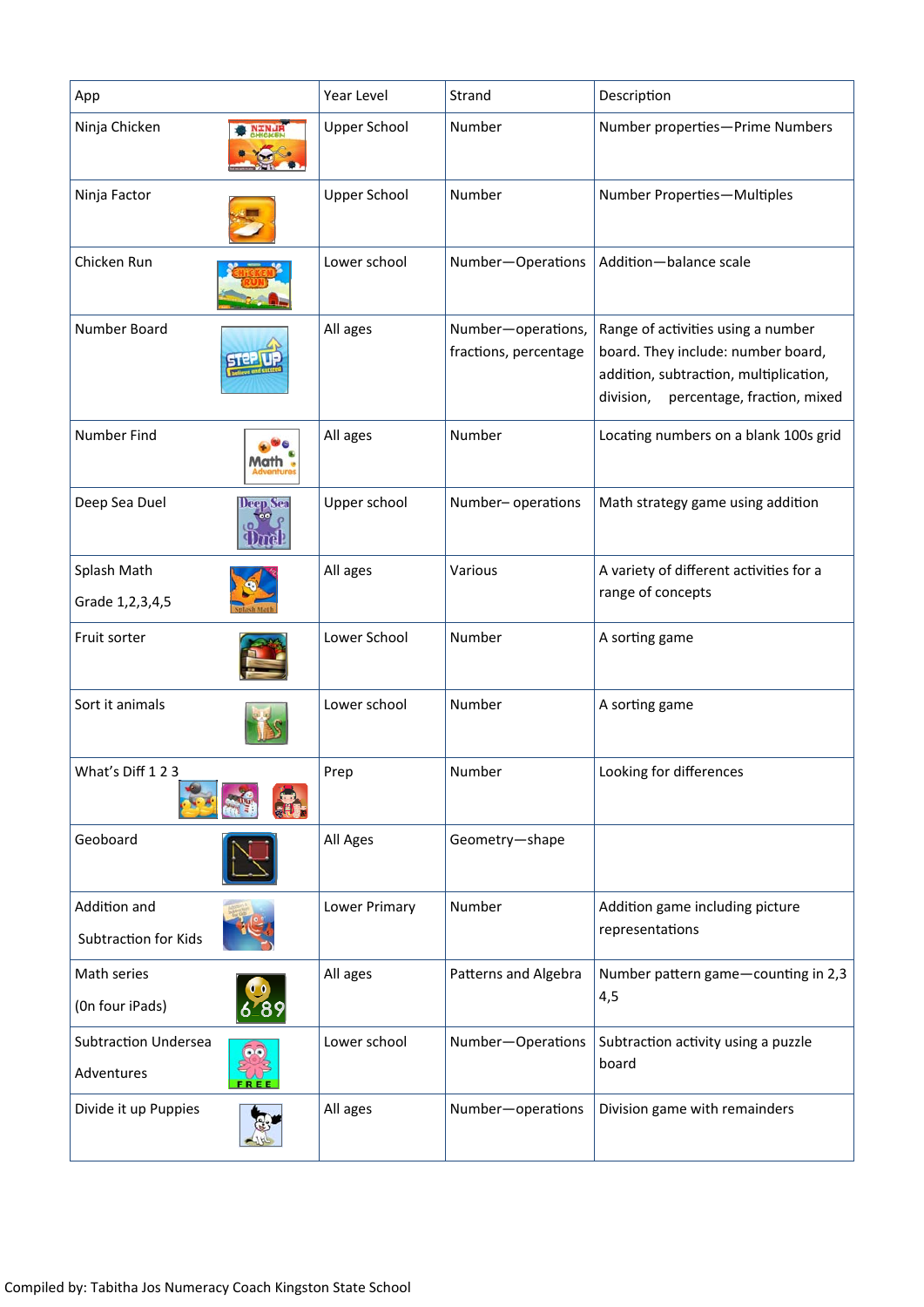| App                             | Year Level              | Strand             | Description                                                                                                                                                |
|---------------------------------|-------------------------|--------------------|------------------------------------------------------------------------------------------------------------------------------------------------------------|
| Wishball<br>W                   | <b>Upper School</b>     | Number-place value | A game for subtracting place value<br>digits to reach a desired number                                                                                     |
| <b>Fraction Fiddle</b>          | <b>Upper School</b>     | Number-fractions   | Addition of fractions with different<br>denominators                                                                                                       |
| Acrobatic Ninja Math            | All ages                | Number-Operations  | Addition practice game                                                                                                                                     |
| <b>Math Pairs</b><br>4x2        | All ages                | Number-operations, | A memory game matching equation to<br>answer                                                                                                               |
| Meteor Math                     | All ages                | Number-operations  | Practice at basic facts                                                                                                                                    |
| Pattern Game<br>1000 0000       | Lower primary           | Patterns           | Shape and colour patterns                                                                                                                                  |
| Ladybird Maths                  | Lower Primary           | Number-operation   | Counting, doubles, fair sharing, halves,<br>multiplication practice using ladybirds.<br>Includes a teaching tool.                                          |
| Make 24                         | All Ages                | Number-operation   | Using the four operations to make a<br>total of 24                                                                                                         |
| <b>Missing Numbers</b>          | Lower Primary           | Number-Operations  | A range of activities using pictorial<br>representations for addition and<br>subtraction including start unknown<br>and change unknown                     |
| MAB Place Value                 | All ages                | Number-            | Uses MAB to have students make<br>numbers and record value. Two digit<br>and three digit numbers                                                           |
| Fingertips                      | Middle-upper<br>primary | Number-operations  | Practice of basic facts. This app works<br>on building recall speed.                                                                                       |
| <b>Balancing Act</b>            | Middle-Upper<br>Primary | Algebra            | Using operations to complete an<br>equation                                                                                                                |
| <b>Dominoes Addition</b>        | Lower Primary           | Number-Operations  | Using dominoes to explore addition.<br>Includes: counting, change unknown,<br>start unknown and answer unknown<br>questions. All includes a teaching tool. |
| Friends of Ten<br>(Only on One) | Lower Primary           | Number-Operations  | Using a tens frame for counting and<br>addition                                                                                                            |
| Secondary Math<br>Year 8        | Upper school            | Number and algebra | Negative numbers-addition and<br>subtraction, order of operations                                                                                          |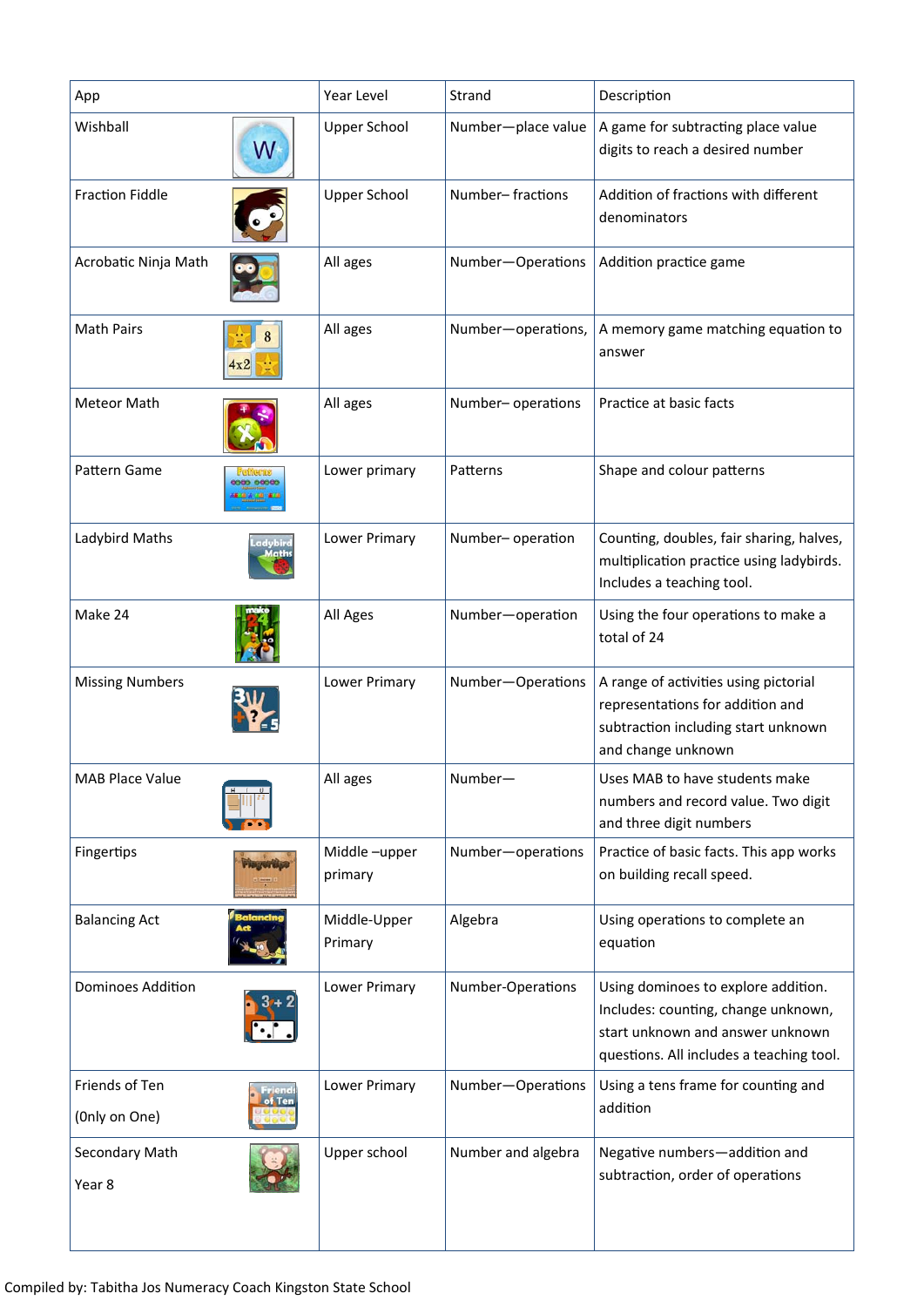| App                                           | Year Level                                 | Strand             | Description                                                                                                                                                                                 |
|-----------------------------------------------|--------------------------------------------|--------------------|---------------------------------------------------------------------------------------------------------------------------------------------------------------------------------------------|
| Close to 20, 100, 100<br>1000                 | All ages                                   | Number-addition    | Practice at mental addition strategies<br>to gain a total closest to 20,100,1000                                                                                                            |
| Coo Fraction                                  | <b>Upper School</b>                        | Number-fractions   | Equivalent fraction- decimal and<br>common<br>Including-proper fractions, improper<br>fraction and fractions of whole<br>numbers                                                            |
| Virtual manipulatives                         | Upper school                               | Number-fractions   | A teaching tool using fraction strips-<br>fraction, decimals and percentages.<br>Good for equivalence or addition of<br>mixed fractions.                                                    |
| Oh No! Fractions<br>Ih no.                    | Upper school                               | Number-fractions   | Comparing fractions with different<br>denominators. Include visual<br>representations for checking answers.                                                                                 |
| Math Stacker                                  | <b>Upper School</b>                        | Number-fractions   | Ordering fractions from smallest to<br>largest. Includes: common, decimal<br>and percentages                                                                                                |
| <b>Cube Master</b>                            | All Ages                                   | Geometry-shape     | A great app for identifying top view of<br>a 3D model.                                                                                                                                      |
| Tangram!                                      | All ages<br>(particularly<br>middle years) | Geometry           | An app using the Chinese 7 piece to<br>make pictures.                                                                                                                                       |
| <b>Tell Time Game</b>                         | All ages<br>(particularly year<br>$1-3)$   | Measurement-Time   | This is a matching game that requires<br>students to match digital and analogue<br>time. Has the ability to change pairs<br>from hour pairs, half hour pairs and<br>five minutes intervals. |
| Wake the Rooster                              | Year 1-3                                   | Measurement-Time   | Children are required to set and<br>analogue alarm clock to match a digital<br>time.                                                                                                        |
| <b>Red Dragonfly Mathematics</b><br>Challenge | All Ages                                   | Logic Puzzles      | A range of logic problems for children<br>to solve. Includes answers and addi-<br>tional information on each puzzle.                                                                        |
| Zoom Mathematics                              | Lower Primary                              | Number-Place Value | A place value activity that requires<br>children to order numbers on a<br>number lines.                                                                                                     |
| Math Tapper:<br>Numberline                    | All Ages                                   | Number             | An app for locating numbers on a<br>numberline. Modes include: 0-100, 0-<br>1000, -100 to +100, $0 - 1.000$ , $0 - 10.00$<br>and -10.0 to 10.0                                              |